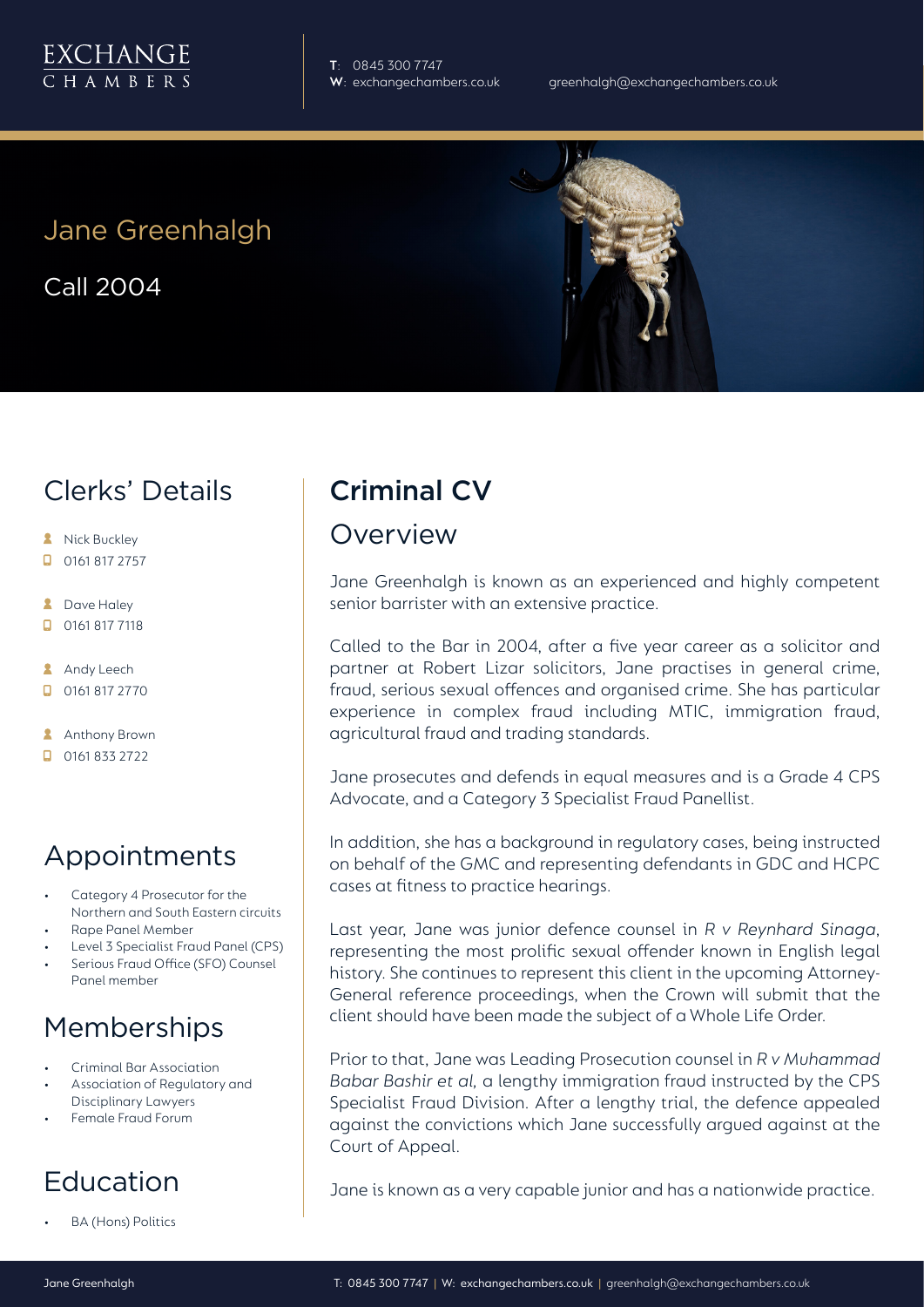

## Cases

#### **White Collar Crime/ Fraud**

**R v Jonathan Pickford (2019)** – Birmingham Crown Court. Defended in an agricultural fraud, where a family of farmers were charged with fraudulently injecting their cattle with Tuberculosis-like reactor material in order to gain compensation from DEFRA. The preparation for this trial involved conferences with leading experts in this field and distilling their complex reports to ensure they were capable of presentation before the jury. On the first day of trial the prosecution indicated they would take pleas from the first defendant, having seen the defence reports showing the weaknesses in their case. The case was dropped then against the defendant.

**R v Muhammad Babar Bashir et al (2018/19)** – Manchester Crown Court – Leading Junior in a Home Office prosecution instructed by the CPS Fraud Unit in Manchester. Secured convictions in a complex case involving the manipulation of the Tier 4 rules system which allows non-EEA residents to come to the UK and study. Here the colleges were sham colleges, designed to sell their student places without any intention of proving an education and to profit financially as a consequence. The trial lasted five months and two defendants were convicted, one having earlier pleaded guilty.

**R v Callum Clay (2018)** - Defended in a complex trading standards case where it was alleged that the defendants had conned business customers into agreeing to business rates reevaluations. The defendants would use telesales to generate business, allegedly targeting the vulnerable and those who could not understand English very well. They were convicted but the judge remarked on sentence that they were naïve and hardly experienced criminals.

**R v Abid Hussain (2015)** – Preston Crown Court. Defended the main defendant in a complex mortgage fraud involving solicitors and financial advisors.

**R V Mohammed Munir (2015)** – Manchester Crown Court. Prosecuted a £6.5million MTIC VAT Carousel Fraud

**R V Geoffrey Auston – (2014)** - Teeside Crown Court. Defended in a highly complex mining fraud and POCA.

**R v Walton (2014)** - Teesside Crown Court. Defending female client charged with conspiracy to commit fraud in a highly complex case of alleged fraudulent applications for government grants. All charges dropped at trial.

**R v Ataur Talukdar et al (2013)** – Manchester Crown Court. Prosecuted the largest ever prosecution by the UKBA involving eight defendants charged with fraud, immigration offences and money laundering.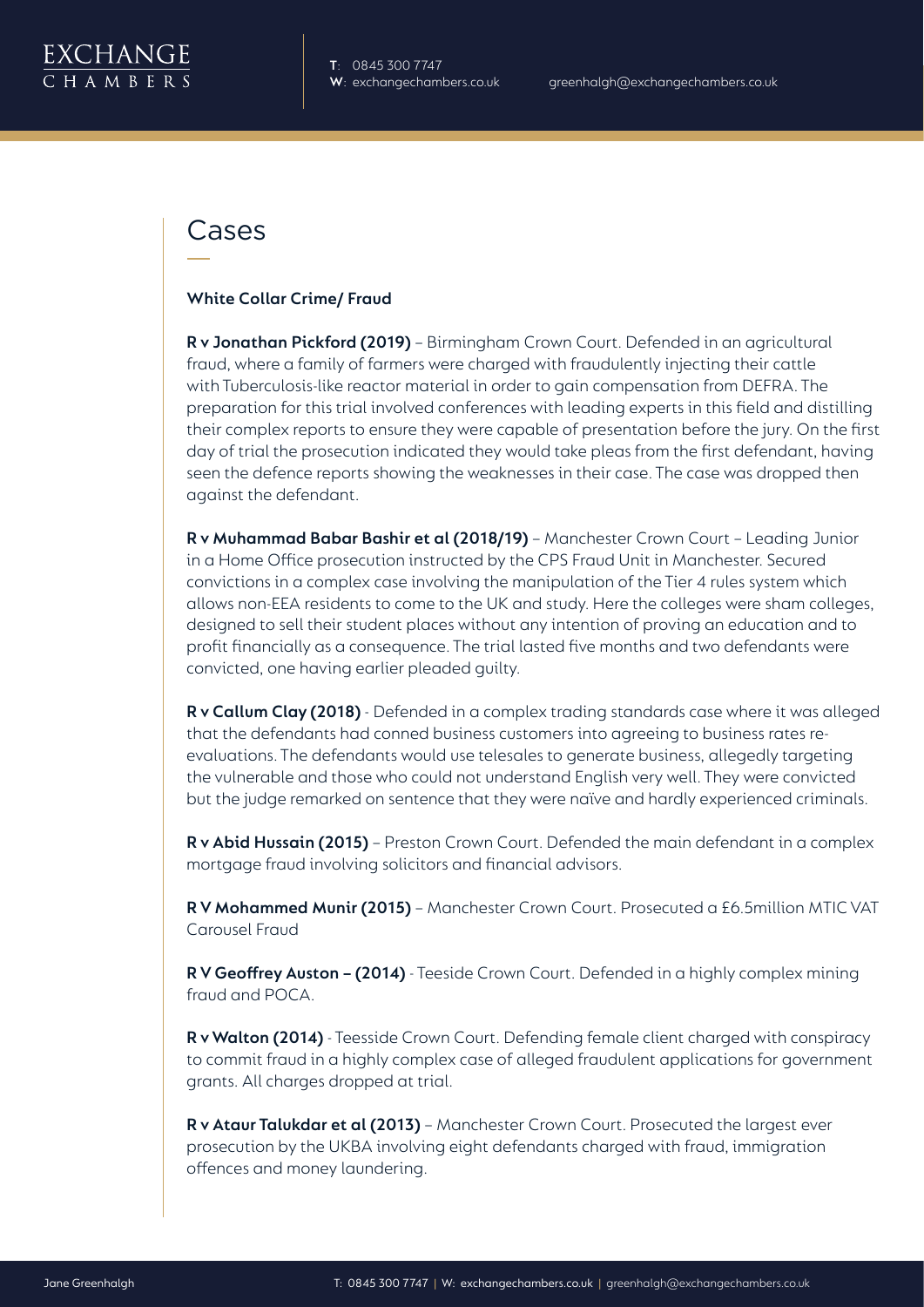

### **General Crime**

**R v Philip Haigh (2018)** – Manchester Crown Court. Defended in a serious case of multiple armed robberies of taxi drivers. The defendant was lightly convicted and clearly had been 'set up' by a man who had asked to borrow his phone and booked the taxi in the defendant's name. The police then charged the defendant with this robbery and all other like robberies in the preceding month. He was acquitted of all offences.

**R v H & O (Aug 2017)** - Manchester Crown Court. Successfully prosecuted drug dealer charged with possession with intent to supply heroin, cocaine, Spice and cannabis. This was one of Greater Manchester's largest seizure of the Spice drug.

**R v Benson (Feb 2017)** – Kingston Crown Court. Successfully defended in a National Crime Agency undercover operation involving a conspiracy to supply class A drugs in central London. The defendant, a prominent member of the Nigerian community in London, was acquitted at Kingston Crown Court. Jane was instructed by Ashmans solicitors.

**R v S, W and Y and R v P (Oct 2016)** – Preston Crown Court. Prosecuted in an armed robbery and assault case involving 3 defendants convicted of robbing and assaulting a mother and her two young sons to obtain a large collection of legally owned firearms stored at the family home. Another defendant was also jailed for helping to organise the robbery. The defendants were made the subject of prison sentences in excess of 56 years. Jane Greenhalgh has been commended by Lancashire Constabulary for her work in this case.

**R v Colin Kaler et al (2014)** – Central Criminal Court. Defended in a high profile multihanded Manslaughter case involving the deportation of Jimmy Mubenga.

**R v Stuart Graham (2014)** – Sheffield Crown Court. Defending in a large scale conspiracy to import Class a drugs involving the National Crime Agency.

**R v Rumaal Ingram (2012)** – Manchester Crown Court. Defended in multi-handed gang murder case.

**R v Szirbuly (2012)** – Manchester Crown Court. Defending Hungarian client charged with conspiracy to facilitate immigration by entering into a 'sham marriage'.

**R v Mark Postles (2012**) – Nottingham Crown Court. Junior Counsel for the Defendant. Murder and Dismemberment case where there were complex arguments on Diminished Responsibility.

**R v Stephen Slotwiner (2012)** – Manchester Crown Court. Defended in a historic sex offender case.

**R v Dawn Chadwick (2012)** – Manchester Crown Court. Instructed to defend a woman charged with supplying a noxious substance to her sister-in-law to bring about an abortion, causing the woman to die.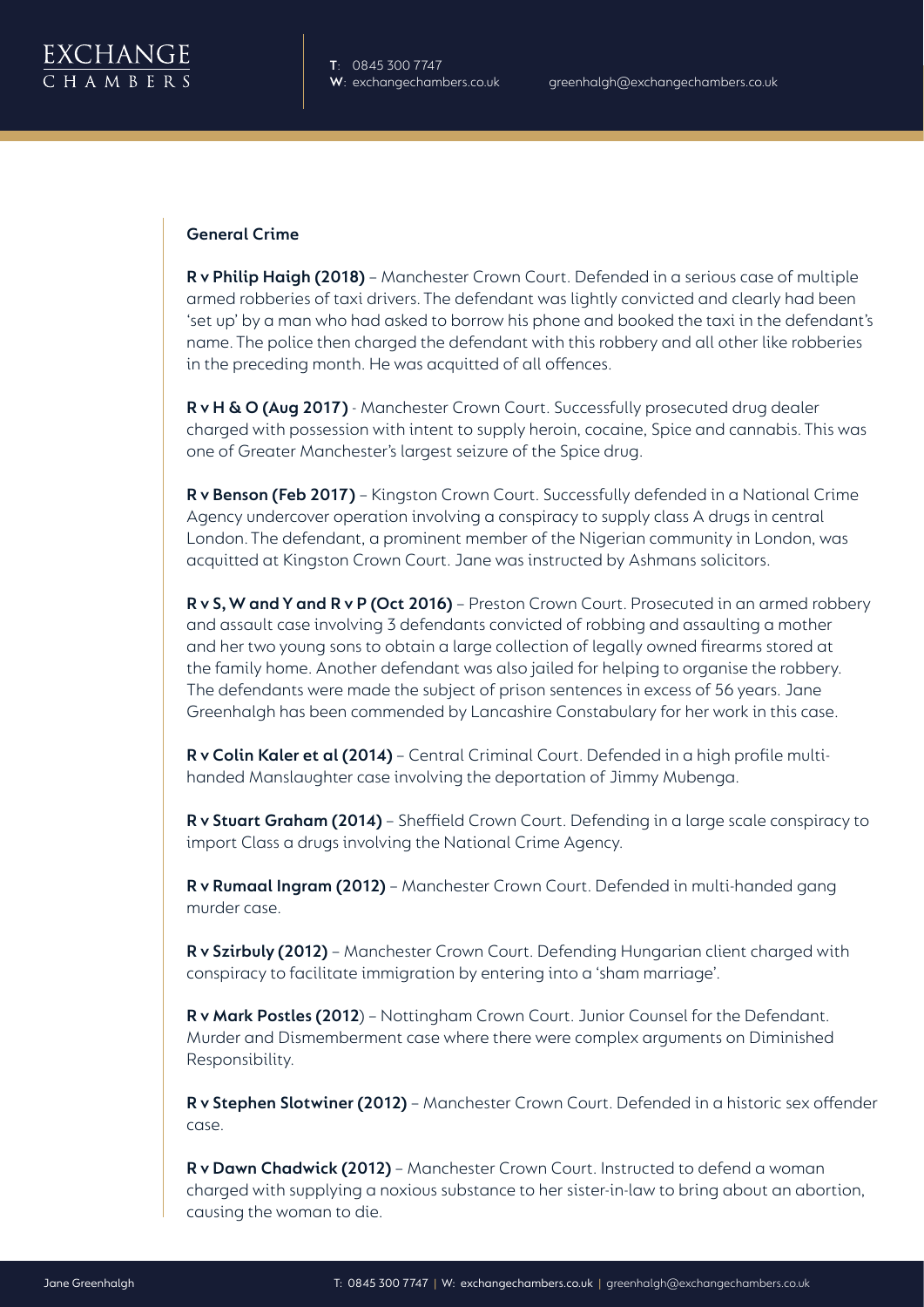

**R v Nathan Halton (2012)** – Minshull Street Crown Court. Instructed to defend in a case of child cruelty involving serious non-accidental injuries suffered by an 8 week old baby.

**R v Clifton Cameron (2012)** – Manchester Crown Court. Defended in a gangland kidnapping, blackmail and torture case.

**R v Jamie Smith (2011)** – Manchester Crown Court. Junior Counsel for the Defendant. Murder case which involved complex hearsay arguments in a voire dire where none of the witnesses would attend court to give evidence.

**R v Emma Noack (2010)** – Manchester Crown Court. Defended in a trial, and subsequent retrial, in a £2.5 million drug importation through Manchester Airport.

**R v Colin Joyce, Lee Amos, Aaron Campbell, Narada Williams, Ricardo Williams, Hassan Shah, Aaron Alexander, Kyle Wint, Ricci Moss and Tyler Mullings (2009)** – Liverpool Crown Court. Junior Counsel in a 6 month gangland murder case.

### **Sexual Offences**

**R v Reynhard Sinaga (2019/20)** – Manchester Crown Court. Junior for the defence in the largest rape trial in UK history and, it is believed, the world. For that reason, the case has been reported internationally and is influencing Government policy on the classification of GHB. Reynhard Sinaga was sentenced to life imprisonment after being found guilty of 159 counts of sexual offences against 48 different men. She continues to represent this client in the upcoming Attorney-General reference proceedings, when the Crown will submit that the client should have been made the subject of a Whole Life Order.

**R v Robert Girdlestone (2018)** Defended a 76 year old in the trial and then retrial of a man charged with raping and abusing his family, together with his by now deceased wife. Cross-examined both daughters. Hung jury in the first trial, but convicted in the retrial and sentenced to 16 years imprisonment.

**R v Nguyen (2015)** – Manchester Crown Court. Prosecuted a husband in a marital rape case.

**R v Kadum (2015)** – Bolton Crown Court. Prosecuted a rape of a child in a Romanian refugee camp.

**R v Floyd et al (2015) -** Leeds Crown Court. Defended in a gangland burglary and rape case.

**R v Khalid (2015)** - Harrow Crown Court. Prosecuted in a case of possession of extreme indecent images.

**R v Eddison and Sutherland (2015)** – Manchester Crown Court. Prosecuted two defendants charged with the rape of a drug addict.

**R v Halloufy (2015)** – Manchester Crown Court. Defended in a rape case where the events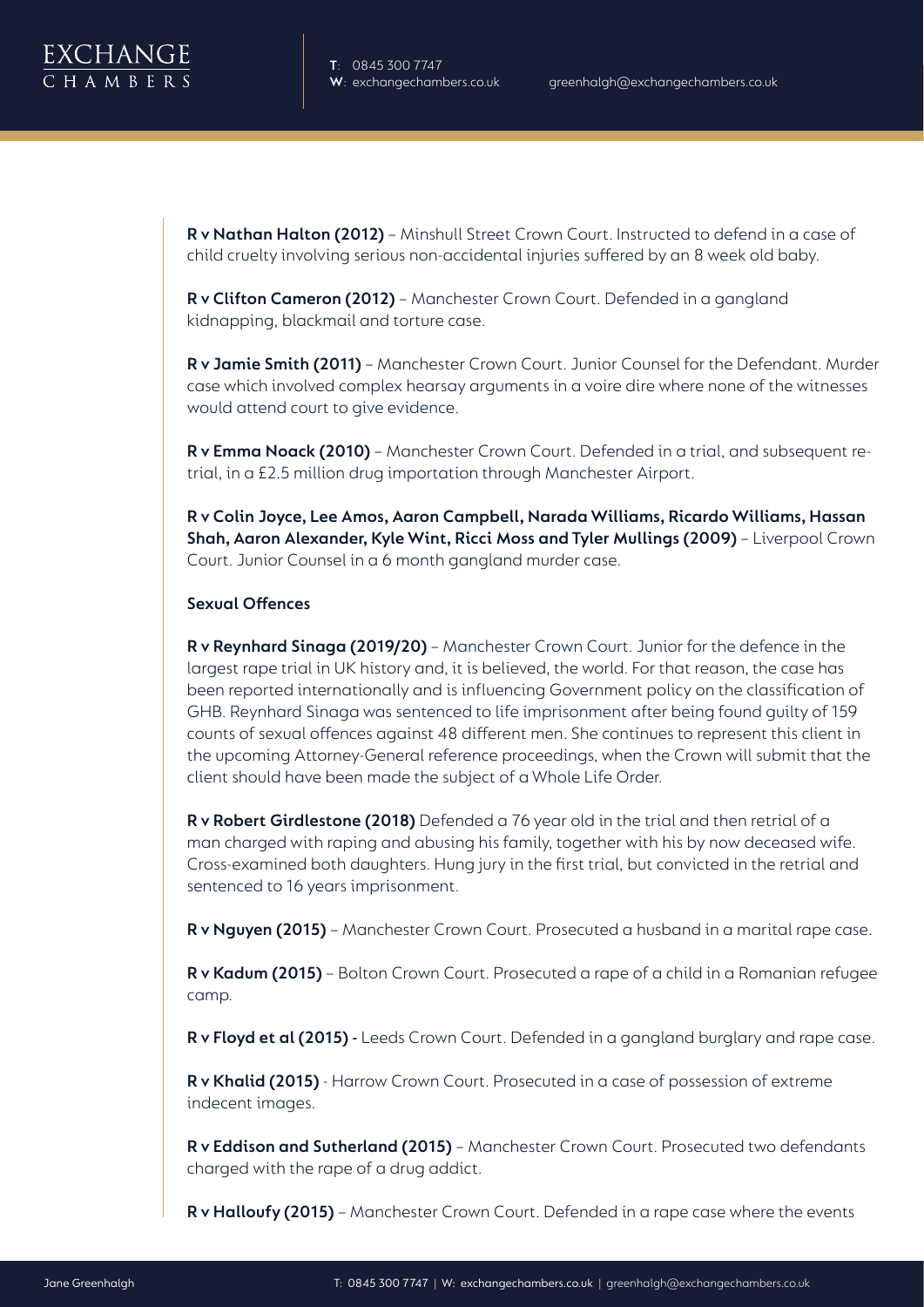were captured on CCTV.

#### **Inquests**

**Re: Dawn Chadwick (2014)** – Manchester Coroners' Court. Representing Dawn Chadwick in a high-profile Inquest involving the death of a woman from the consumption of vinegar to bring about an abortion.

## Recommendations

"She is very forceful and well respected." **Chambers and Partners 2022**

"A robust and fearless advocate." **Chambers and Partners 2021**

"Recent work includes immigration fraud, historic sexual offences and armed robbery cases."

**The Legal 500 2021**

"She's able to thoroughly master the brief, even in difficult circumstances. She manages witnesses and families with calm professionalism in traumatic situations."

**Chambers and Partners 2020**

"Recent work includes immigration fraud, historic sexual offences and armed robbery cases."

**The Legal 500 2020**

"A very good, very sound practitioner." **Chambers and Partners 2019**

"Prosecutes and defends in serious sexual offences, murder and fraud matters." **The Legal 500 2018/19** 

"She works hard for the defendant, making sensible admissions where possible, and is tenacious in cross-examination."

**Chambers and Partners 2018**

"A personable and effective advocate." **Legal 500 2017**

"Charming, down-to-earth and good with clients." "Impassioned where her clients are concerned, she is a natural defender." **Chambers and Partners 2017**